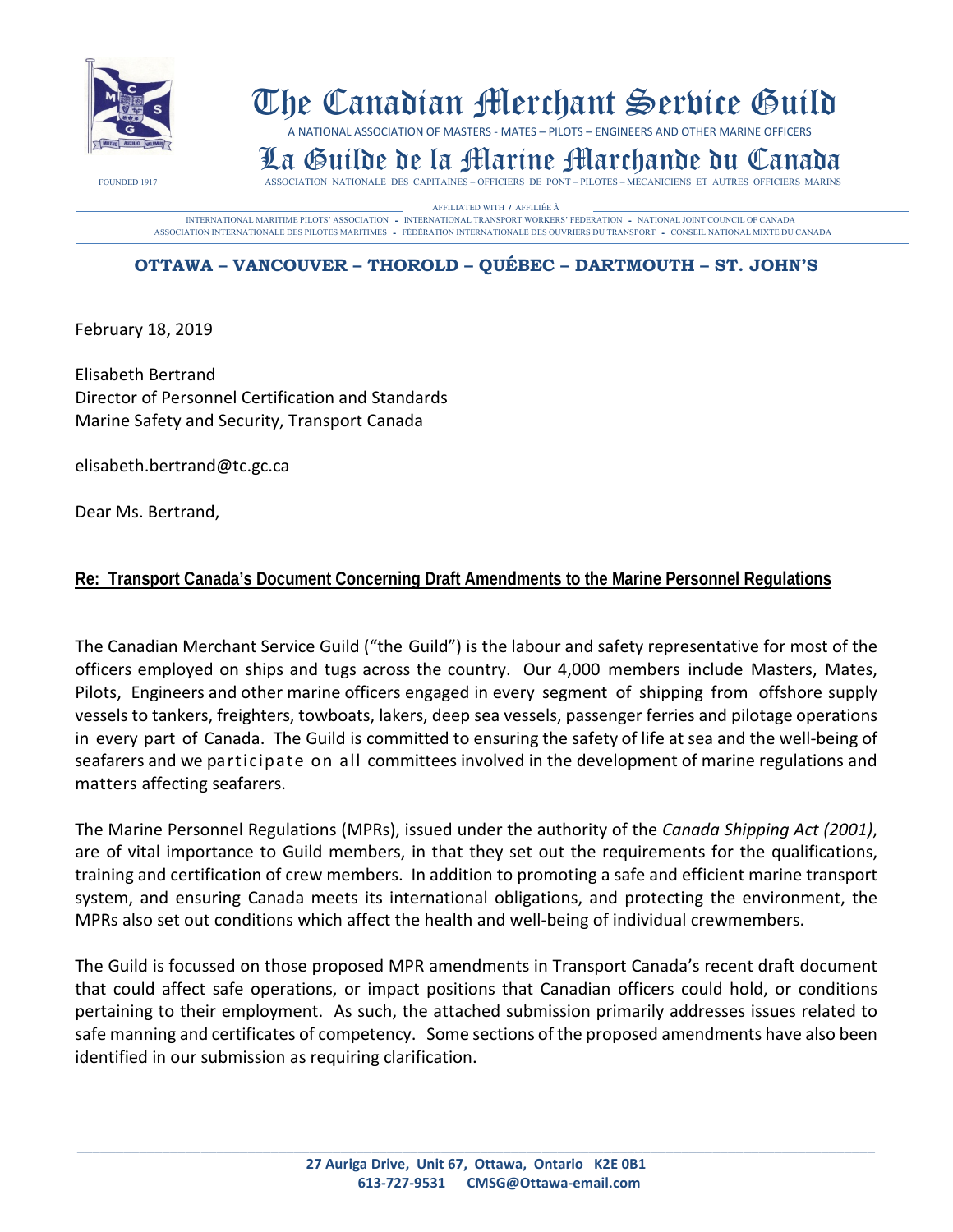A general concern, reflected in our submission but deserving emphasis, is the need for robust and objective "minimum safe manning" standards by competent Canadian personnel. More specifically, any changes that may be championed by some stakeholders, for the purpose of addressing personnel shortages, are in our view especially wrong-headed. Our submission emphasizes the importance of alternative strategies to address recruitment of Canadians and career development issues which need to be exhaustively pursued. This would result in safer operations, and a healthier, more competitive industry.

Given the importance of the MPRs and the Guild's role as the representative of many marine officers, we appreciate the opportunity to provide input to the revision of the MPRs currently being undertaken by Transport Canada. We recognize that the revision of the Regulations is a work in progress, and we look forward to further discussions.

Yours truly,

That Boucher

Mark Boucher National President

cc: International Transport Workers' Federation (ITF)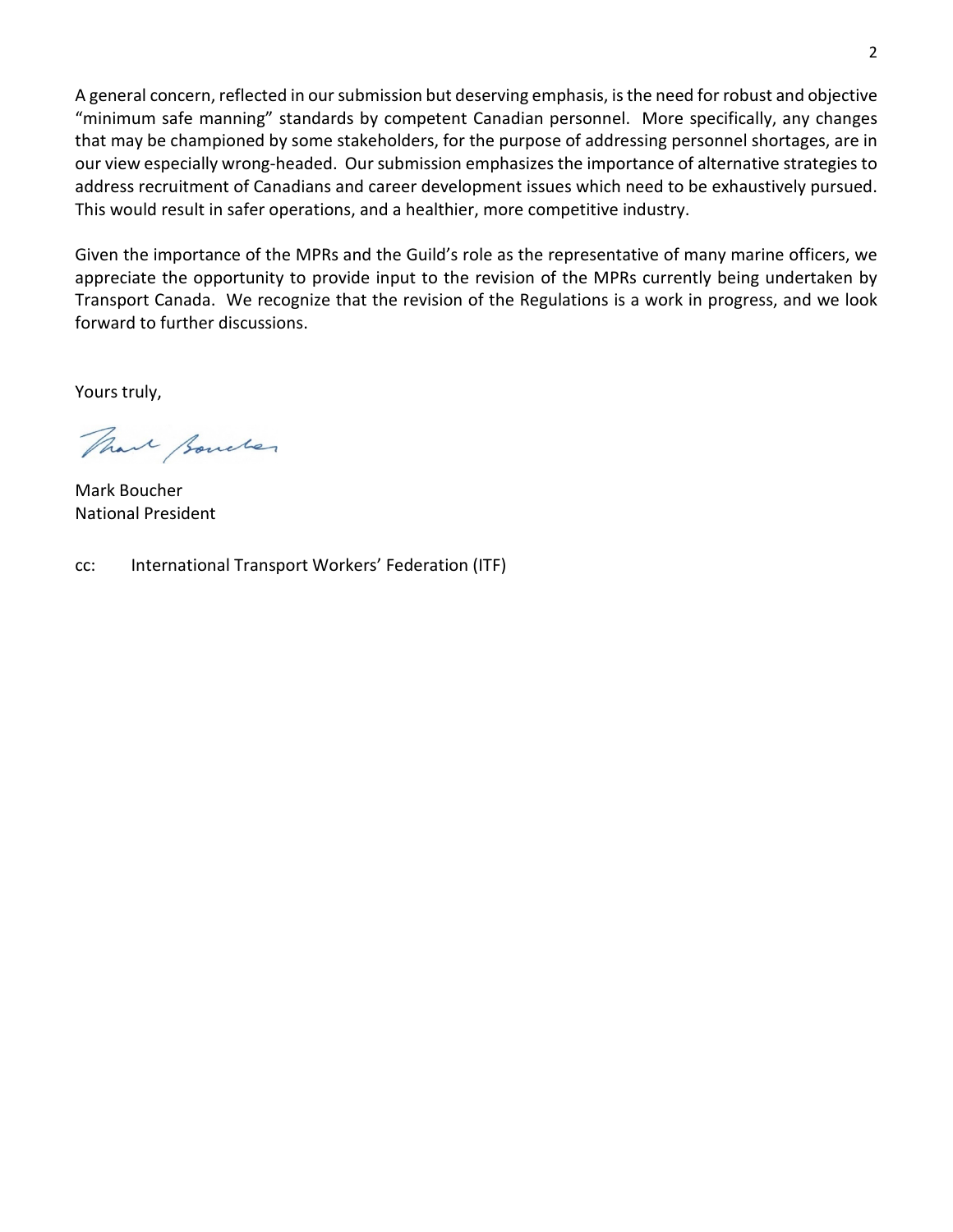# **Submission by the Canadian Merchant Service Guild**

**re: Transport Canada's Draft Document Concerning Amendments to the Marine Personnel Regulations**

**February 2019**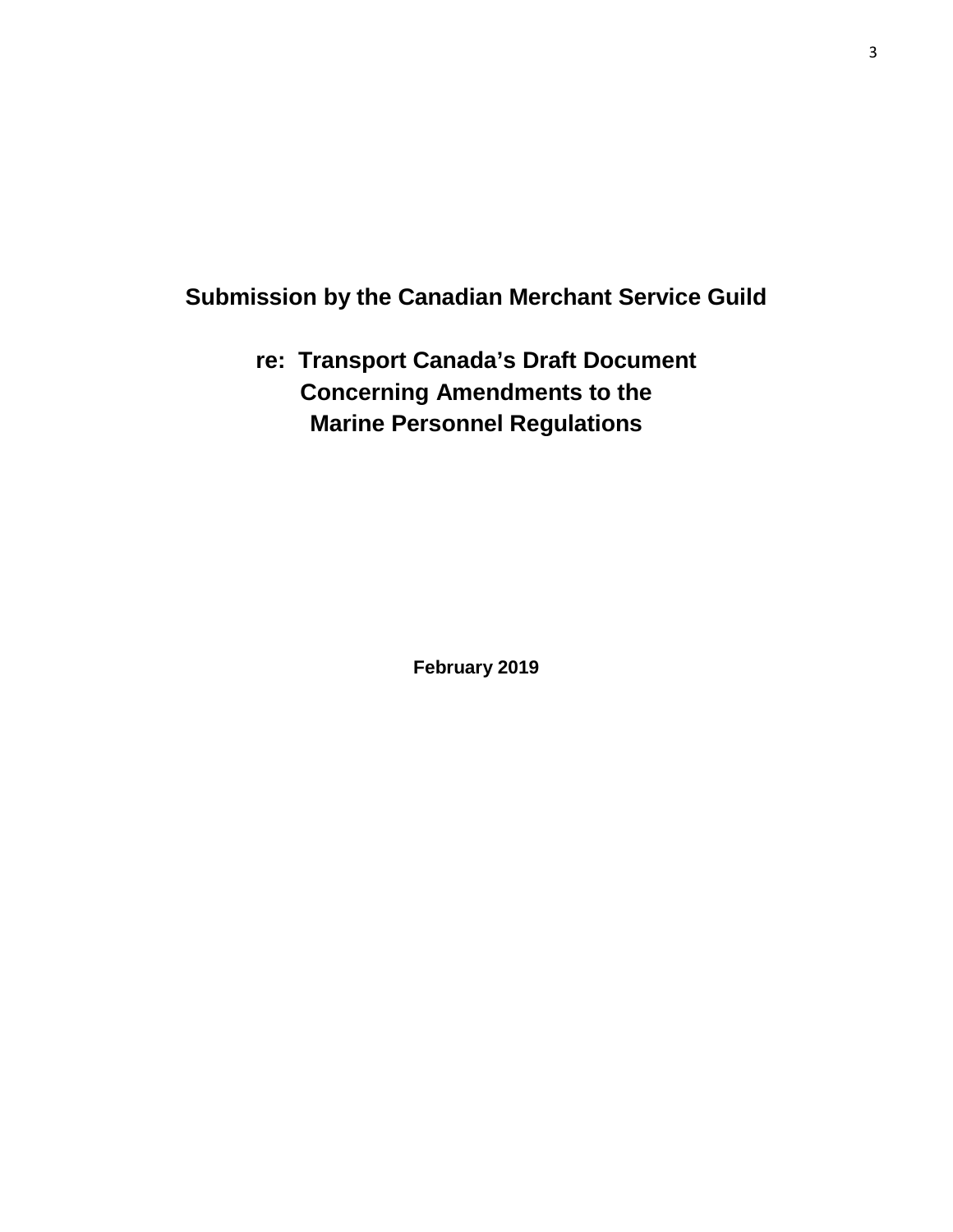#### **Section 124 - Small Vessel Operator**

Serious safety concerns have been raised during consultations with stakeholders regarding the very minimal level of training and sea-time experience requirement of the proposed new Small Vessel Operator (SVO) Certificate, particularly with regard to the risks involved with the operation of tugs.

Other Canadian Officers and Pilots operating much larger vessels, often with restricted maneuverability, in tight quarters such as the Fraser River and other challenging and congested waterways, need to rely on the Regulator to ensure that as much as possible, the commercial craft that they encounter are operated by individuals who are competent and experienced.

With these concerns in mind, clearly **the extremely narrow validity of the proposed new SVO certificate that was rolled out in previous consultation sessions (tugs or workboats limited to a maximum length of 12 metres and under 350 kilowatts propulsive power, operating within a very narrowly-defined construction zone) needs to be added to Section 124 of the new MPRs.**

# **Sections 137 to 143 - Engineering Certificates of Competency**

#### **Third Class and Fourth Class Engineers**

In aligning the Engineering Certificates of Competency with the international standards of the STCW Convention 2010, the proposed amendments to the MPRs eliminate certain Engineering Certificates. The Guild's position is that this change should not result in current holders of Third Class and Fourth Class Certificates being unable to continue to serve in positions they now occupy. Nor should it require them to be classified at a lower pay grade.

**Accordingly, the proposed certificate exchange program, as set out in Transport Canada's exchange table, should reflect the principle that engineers are deemed qualified to continue to serve in positions they have occupied, and for which they have satisfactorily carried out the duties, in most cases for many years.** This approach is consistent with Canada's past practice of granting grandfather status to individuals who have already safely proven their competence prior to the introduction of changes in regulations that can impact their certification or livelihood. It also reflects international practice, where transitional arrangements to protect current certificate holders are the norm.

In Resolutions from the STCW 2010 Manila Amendments, recognition is given to the "*need for all ships to be manned and operated by properly trained and certified seafarers*". Even though some of the more mature holders of Canadian Third Class and Fourth Class Engineering Certificates may not have completed all of the new courses that would be required under the amended MPRs, they do have Certificates that are valid under the current MPRs, as well as, decades of experience which meets the intent of having properly trained and certified seafarers manning vessels.

The STCW Code lists the minimum knowledge, understanding and proficiency required for certification including the methods for demonstrating competence in the following table: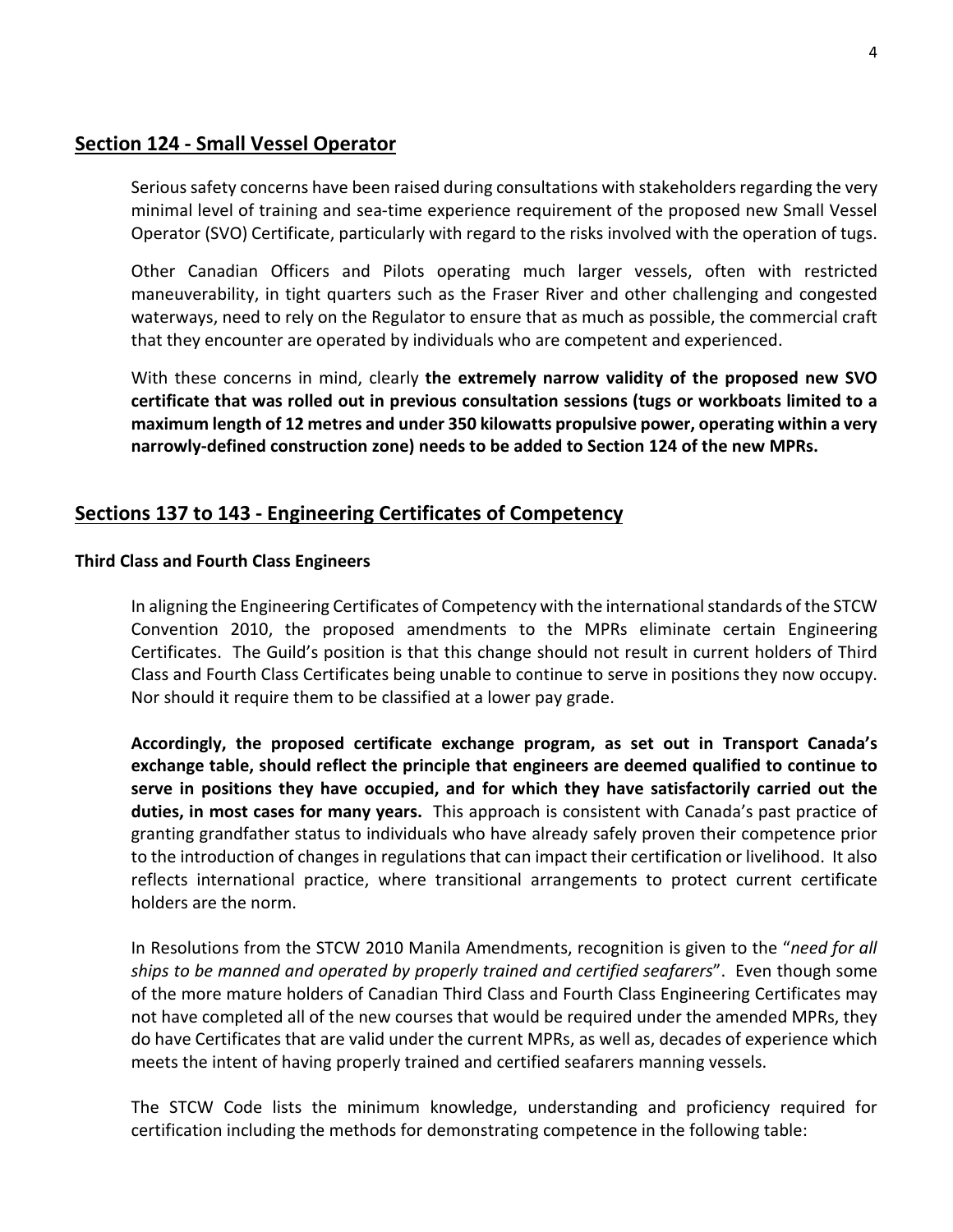*Examination and assessment of evidence obtained from one or more of the following:*

- *1 approved in-service experience*
- *2 approved training ship experience*
- *3 approved simulator training, where appropriate*
- *4 approved laboratory equipment training*

The STCW Code allows for approved in-service experience, which clearly these officers have obtained during their tenure in their current positions.

Resolution 12 further addresses the importance of retaining seafarers in the maritime profession by providing an adequate exchange of certificates to allow them to continue sailing in their present positions.

In practical terms, this would mean **those engineering officers currently holding Third Class or Fourth Class Certificates and working as Second Engineers and Third Engineers on Canadian-flag vessels, would be permitted to continue to maintain these positions while sailing in Canadian waters.** 

#### **Section 144 - Small Vessel Machinery Operator (SVMO)**

The "Note to Reader" regarding Section 144 states that the Small Vessel Machinery Operator Certificate of Competency is *"being re-designed to reflect realities on vessels greater than 750 kW. A Small Vessel Machinery Operator Certificate of Competency restricted will be introduced."* It is not at all clear what those "realities" are. The amended MPRs do not state the intended use of the SVMO restricted certificate. Because of this, it is not possible to assess the value or efficacy of the re-design, or whether there is even a need to introduce a restricted certificate.

If the introduction of a restricted certificate is intended to address a real or perceived personnel shortage, it should be so stated, and the extent and nature of the shortage be examined. Otherwise, the effectiveness of the proposed changes cannot be assessed. In any event, it is arguable that changing personnel requirements and qualifications that can have an important impact on the safe operation of vessels is not the right way to address such shortages. Instead, examining recruitment practices, career advancement, compensation, training, and other conditions of employment should be pursued.

An example of how the introduction of a re-designed certificate could impact safety is illustrated by the fact that in the proposed draft new MPRs, the **1 month** of sea service required to obtain the SVMO certificate no longer stipulates that any of that sea service include engine room duties, and yet the SVMO Certificate of Competency is an engine room certificate.

Any systematic reduction of certificate requirements or reduction of positions on vessels may provide short term relief, however, this is not sustainable and is a disservice to the marine industry in the long run by leading to a shortage of qualified personnel. Vessels are becoming more complex every year, thus requiring more knowledge and a higher skill set rather than minimal qualifications.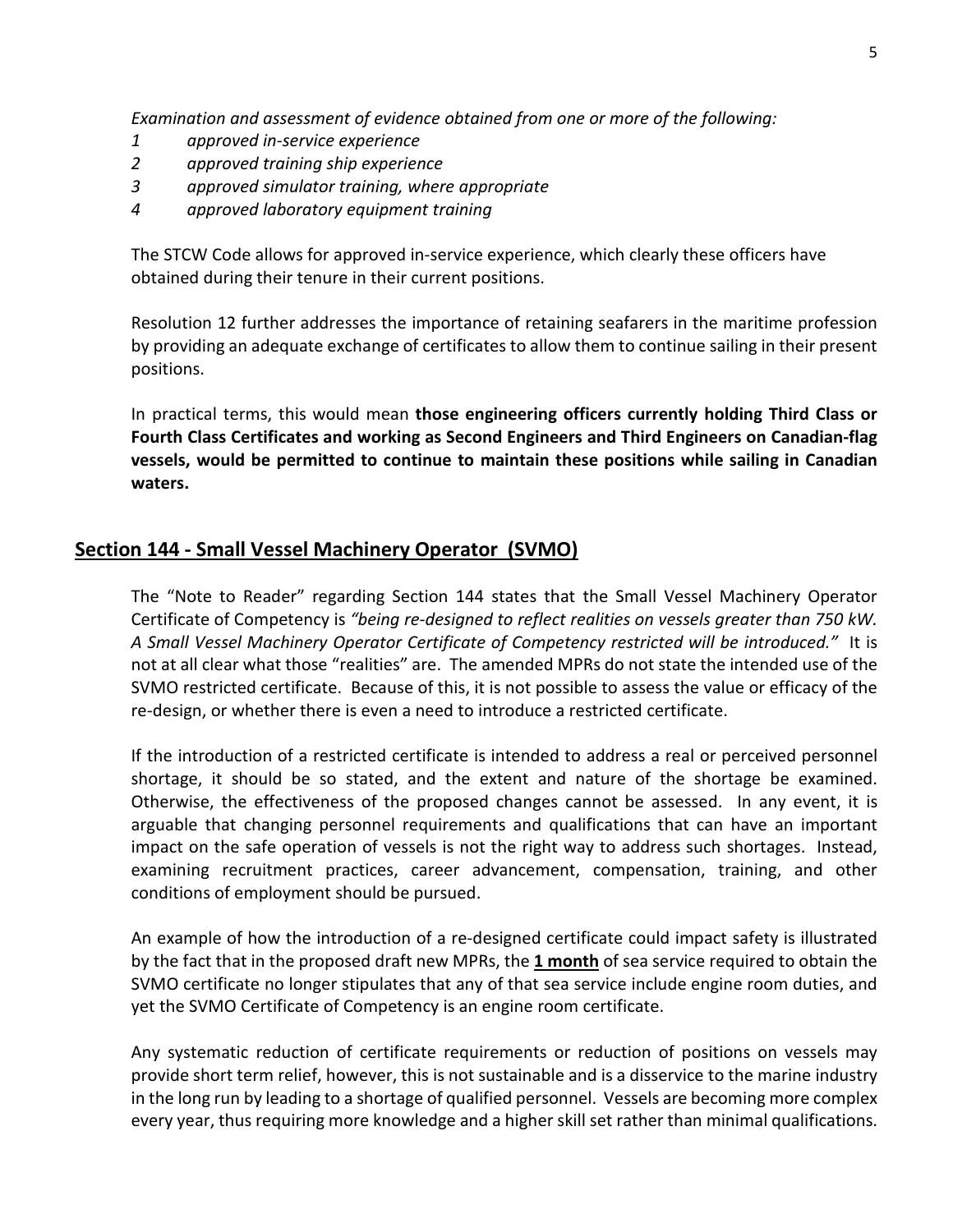Taken as a whole, reducing certificate requirements and the number of positions on vessels are clear threats to safety, and should only be considered if a compelling case has been made for them, and only if other remedies are not effective. **Absent a justification for the introduction of a new certificate (Small Vessel Machinery Operator Certificate – Restricted), the proposed MPRs should provide only for a certificate of competency for the Small Vessel Machinery Operator category. The Guild is not in favour of expanding the "validity" or "area of operation" of the SVMO certificate beyond that already specified in the current MPRs.**

### **Sections 201 to 205 - Minimum Safe Manning**

#### **Vessels That Will Require a Minimum Safe Manning Document**

In earlier stakeholder consultations, the necessity was understood for all tugs engaged in commercial activities to be included in the requirement for a "minimum safe manning document", as set out in Section 202 (1). Consistent with this intention, such vessels should *not* be identified for exception under 202 (1) (b) regardless of tonnage or length; especially given cases of inconsistent or manipulative construction alterations / measurements of gross tonnage that sometimes exist to avoid certain regulatory requirements.

While we recognize that the proposed amendments to the new regulations have been rolled out as a draft document, it appears that an exemption may have been included under 202 (1) (b) for commercial vessels under 15 tons, which is already an area of numerous very serious safety concerns in the marine industry.

For greater clarity, all tugs should be specifically identified in Section 202 (1) as requiring a minimum safe manning document. Accordingly, a new subsection should be added to read as follows: **201 (1)(e) "any tug engaged in commercial activities."**

#### **Sufficient Personnel on Board to Prevent Fatigue and to Recover a Person Falling Overboard**

The ability to recover a person falling overboard is a crucial consideration when determining an appropriate manning level. Therefore, the explanation of how the proposed manning level is sufficient to deal with emergency situations should explicitly include the recovery of a person falling overboard from the vessel, under normal operating conditions of wind and tide and ice and current.

At meetings of the Canadian Marine Advisory Council, since 2010, labour representatives affiliated with the ITF, including the Guild, have raised our serious concerns, in this era of reduced crew sizes, of the vital importance of commercial vessels being crewed by a sufficient number of persons to be able to respond to emergencies on board, to prevent accidents due to fatigue, and to be able to recover a person falling overboard. These requirements need to be stipulated in the new MPRs by requiring that high-horsepower, multi-deck ship berthing tugs should have a sufficient minimum safe manning level of at least 3 seafarers on board, even in sheltered waters, in order to be able to prove the capability to respond to all emergencies on their vessel.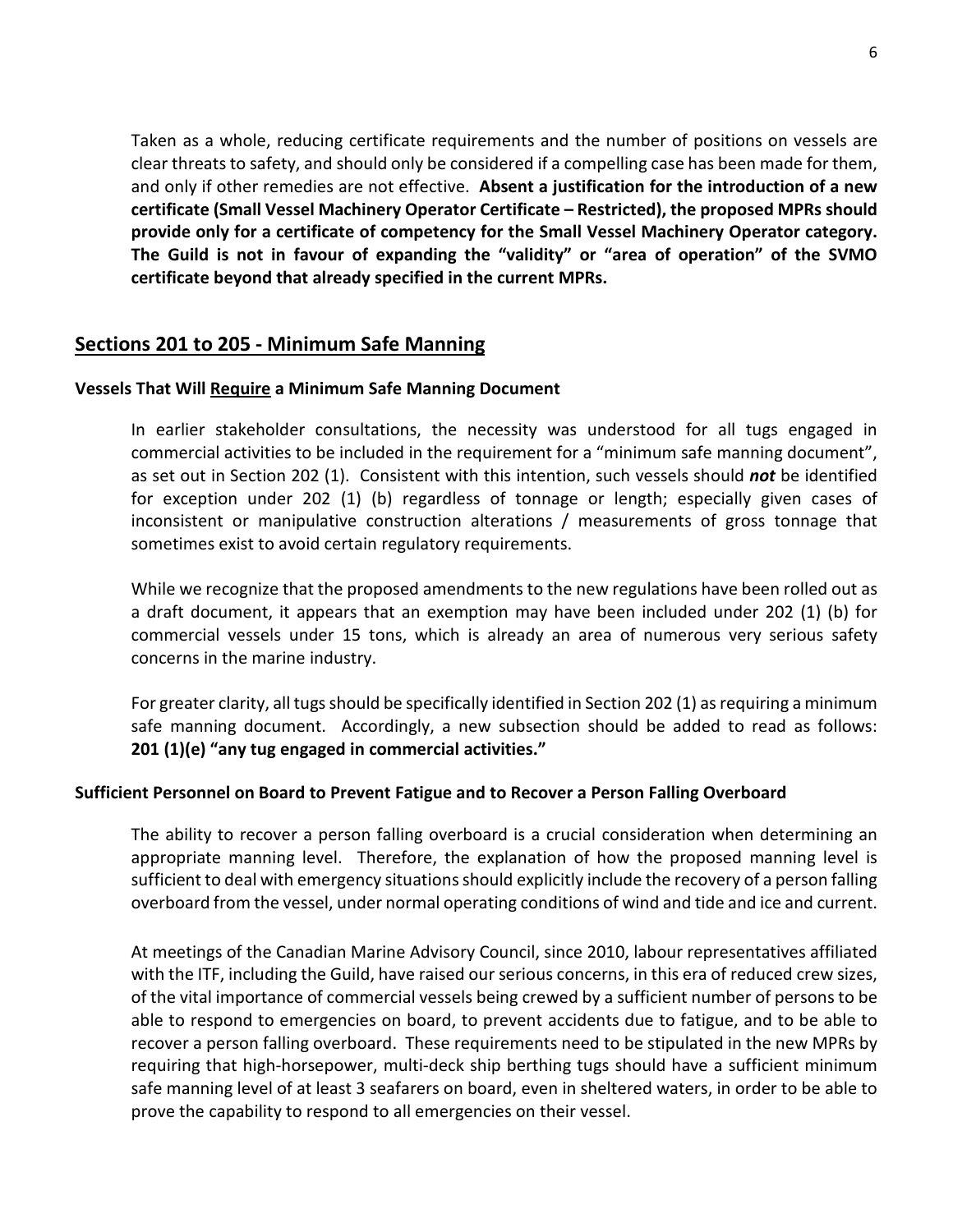The recovery of a person falling overboard should be added as an explicit example of an emergency situation for which there must be sufficient manning at all times when the vessel is underway. The section in question would then read as follows: Section 203 (2)(b) "an explanation of how the minimum safe manning level proposed in the application is sufficient to deal with emergency situations, including the evacuation of passengers **and the recovery of a person falling overboard from the vessel**."

# **Criteria for the Issuance of a Minimum Safe Manning Document - the need to specifically emphasize fatigue, emergencies, and watchkeeping**

To the greatest extent possible, the *issuance* of the minimum safe manning document should be based on meeting criteria that are specific, objective, and commonly understood. For this to be the case, the requirements should be clearly stated in the relevant section of the regulations.

To be more explicit, the section in question would then read as follows: Section 203 (4)(c) "the proposal satisfies the requirements for the vessel's minimum safe manning level specified **in Section 319 respecting hours of rest to prevent accidents due to fatigue; Section 236 requiring two-person watchkeeping in those situations as identified in Ship Safety Bulletin No. 7, 2017; and, Section 203 (2)(b) related to minimum complement to deal with emergency situations."**

# **Sections 211 and 212 - Foreign Certificates of Competency**

An ongoing matter of special interest for all Canadian maritime organizations is the availability of qualified and well-trained marine personnel, not only to staff Canadian vessels, but also to create a pool of candidates for a variety of essential, senior positions in both the public and private sectors needed to maintain safe, efficient maritime operations.

The need for competent and qualified seafarers is self-evident, insofar as Canada's domestic fleet cannot operate without such individuals. What is not always as obvious is the fact that these mariners are a crucial source for succession to key positions in the broader maritime sector.

Any initiative that opens the door to a decrease in the number of jobs for Canadian seafarers would also have significant impacts on income tax revenue, spinoff losses from spending effects in the Canadian economy, and detrimental impacts on marine training institutes.

In our view, there is a serious risk that the new Section 211 of the draft MPR document as proposed would introduce an unacceptable "permanent foreign worker program" with no restrictions around the use of foreign certificates on board Canadian-flag vessels. "Temporary foreign worker" programs in other sectors of Canada have been problematic enough, let alone a permanent one. In the Guild's view, a temporary foreign worker program on Canadian-flag vessels would introduce the following risks that would not be in the National Interest:

• the risk of decreasing the commitment by some Canadian employers to training and recruitment and certificate upgrading of Canadian candidates for seafaring positions; i.e. less incentive for Canadian companies to continue to allocate profits to significantly contribute to marine training and upgrading (and thus the continued employment of Canadians)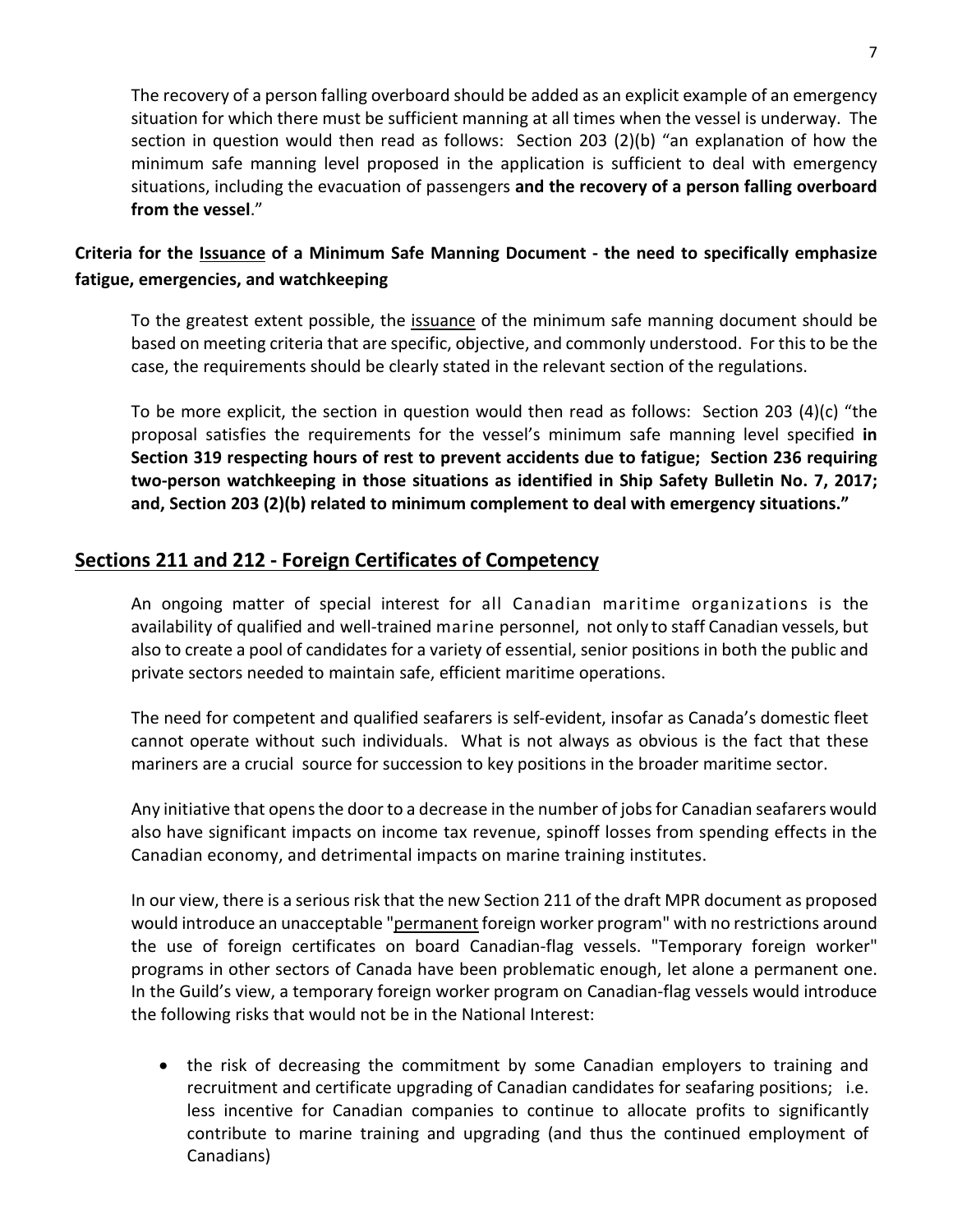• risks to the eight Canadian marine training institutes, certified by Transport Canada, which rely on demand from qualified Canadian candidates to generate student enrollment. The gradual introduction of foreign seafarers on Canadian-flag vessels will reduce the need for these training centres which currently provide more than 240 full-time equivalent jobs in teaching, administration and management and over \$18 million in annual wages.

One of the generally-accepted principles governing the current MPRs is that Canadian-flag vessels be manned by Canadians holding the appropriate certificates. In circumstances when a certificate holder is not available, a provision exists in the current MPRs for the Minister to issue a dispensation to authorize an individual who does not hold the required certificate of competency to temporarily perform the duties in question until a properly qualified Canadian becomes available. We are not aware of abuses of the current dispensation system and Transport Canada has proposed to include the existing dispensation system in the new MPRs.

Whenever possible, dispensations should only be issued to Canadian seafarers, however, the Guild recognizes that there may be instances in the future when such a person is not immediately available. In those cases, an individual holding a foreign certificate of competency could be granted a dispensation.

However, prior to introducing any dispensation for temporary foreign workers on board Canadianflag vessels, alternative initiatives to address personnel shortages need to be exhausted and the following prerequisites need to be fully explored to ensure priority is given to Canadian seafarers:

- convincing proof of extensive advertising of marine job vacancies across Canada using both internet-based and traditional platforms, to provide awareness of opportunities to unemployed or under-employed Canadians
- possible apprentice opportunities for Canadians to gain experience on board Canadian vessels or undertake training to eventually become qualified for future similar opportunities
- expand the possibilities for employment aboard ships having vacant berths for seafarers serving as apprentices / supernumeraries / cadets in order to obtain experience and seatime toward specialized qualifications such as oil tanker endorsements
- fast-tracking foreign nationals to become Canadians and obtain Canadian marine qualifications
- introduce a transparent system similar to the Canada Transportation Agency's application procedure which is used to request a temporary Coasting Trade License (for a foreign ship on Canadian voyages when a Canadian-flag vessel is not available) - similarly, any request for a "dispensation" to employ a foreign national on a Canadian-flag vessel would be required to be distributed in advance by e-mail to a wide cross-section of interested parties and stakeholders in the Canadian marine industry
- create a publicly accessible internet database of applications (and approvals) for foreign nationals on Canadian-flag vessels (not containing personal information identifying individuals) to be maintained in chronological order with advance notice, of a specified number of business days, for new applications that are "pending approval" should there be no qualified Canadians available